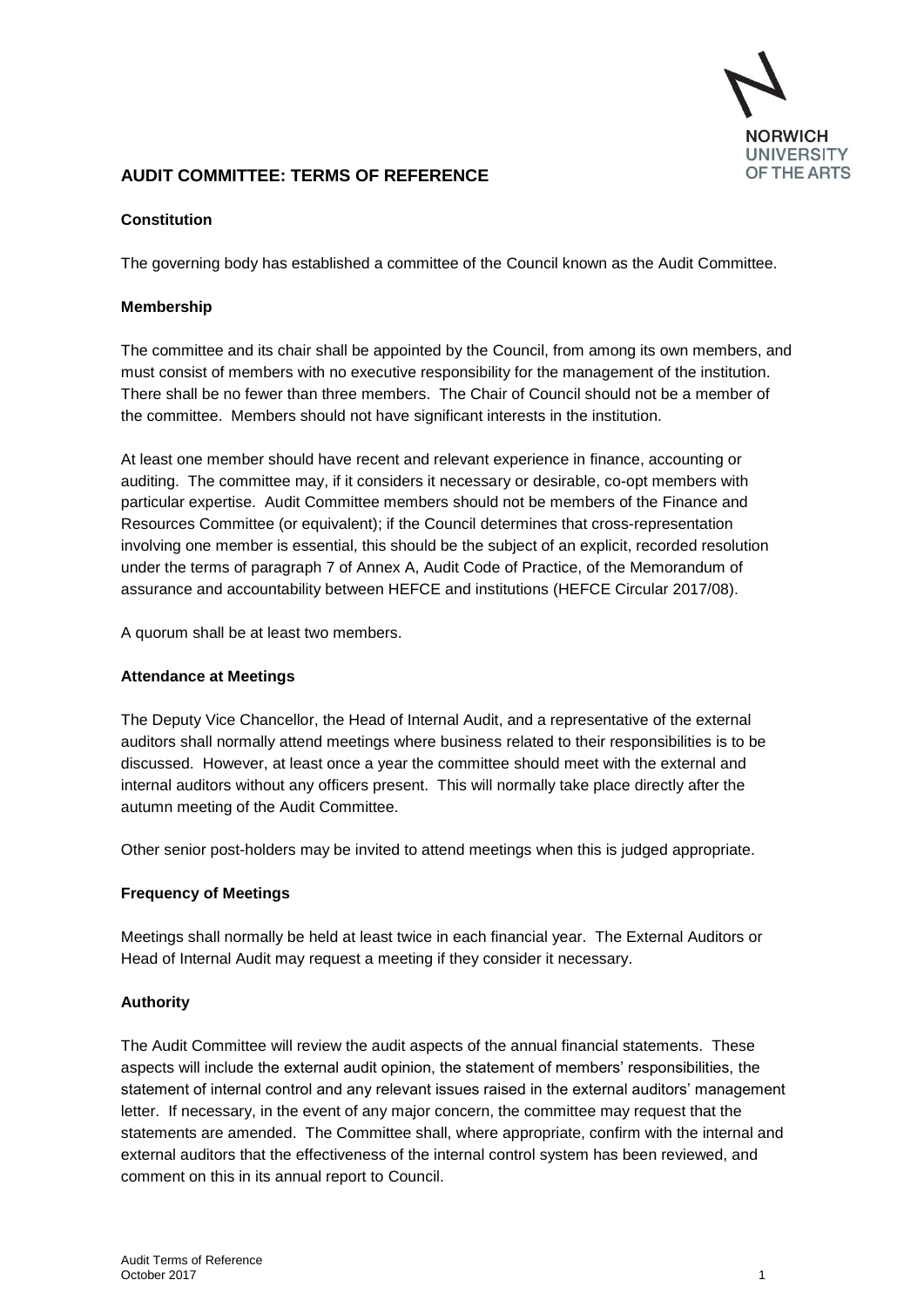The committee is authorised by the Council to investigate any activity within its terms of reference. It is authorised to seek any information it requires from any employee, and all employees are directed to co-operate with any request made by the committee.

The committee is authorised by the Council to obtain outside legal or other independent professional advice and to secure the attendance of non-members with relevant experience and expertise if it considers this necessary, normally in consultation with the designated officer and/or Chair of the Council. However, it may not incur direct expenditure in this respect in excess of £500, without the prior approval of the governing body.

# **Duties**

The duties of the committee shall be:

- 1. To advise the Council on the appointment of the external auditors, the audit fee, the provision of any non-audit services by the external auditors and any questions of resignation or dismissal of the external auditors.
- 2. To discuss if necessary with the external auditors, before the audit begins, the nature and scope of the audit.
- 3. To discuss with the external auditors problems and reservations arising from the interim and final audits, including a review of the management letter incorporating management responses, and any other matters the external auditors may wish to discuss (in the absence of management where necessary).
- 4. To appoint an internal audit service provider and agree terms of engagement and fee thereof, approve and monitor provision of any non-audit services by the internal auditor service provider and made decisions in the event of resignation or dismissal of the internal auditors.
- 5. To review the internal auditors' audit risk assessment and strategy; to consider major findings of internal audit investigations and management's response' and to promote coordination between the internal and external auditors. The committee will ensure that the resources made available for internal audit are sufficient to meet the institution's needs (or make a recommendation to the Council as appropriate).
- 6. To keep under review the effectiveness of the risk management, control and governance arrangements, and in particular to review the external auditors' management letter, the internal auditors' annual report, and management responses.
- 7. To monitor the implementation of agreed audit-based recommendations, from whatever source.
- 8. To ensure that appropriate and effective risk management is in operation; to receive from the Strategic Management Group an Annual Review of Effectiveness of Risk Management, annually review the University's approach to risk management and approve changes or improvements to key elements of its processes and procedures.
- 9. To ensure that all significant losses have been properly investigated and that the internal and external auditors, and where appropriate the HEFCE accounting officer, have been informed.